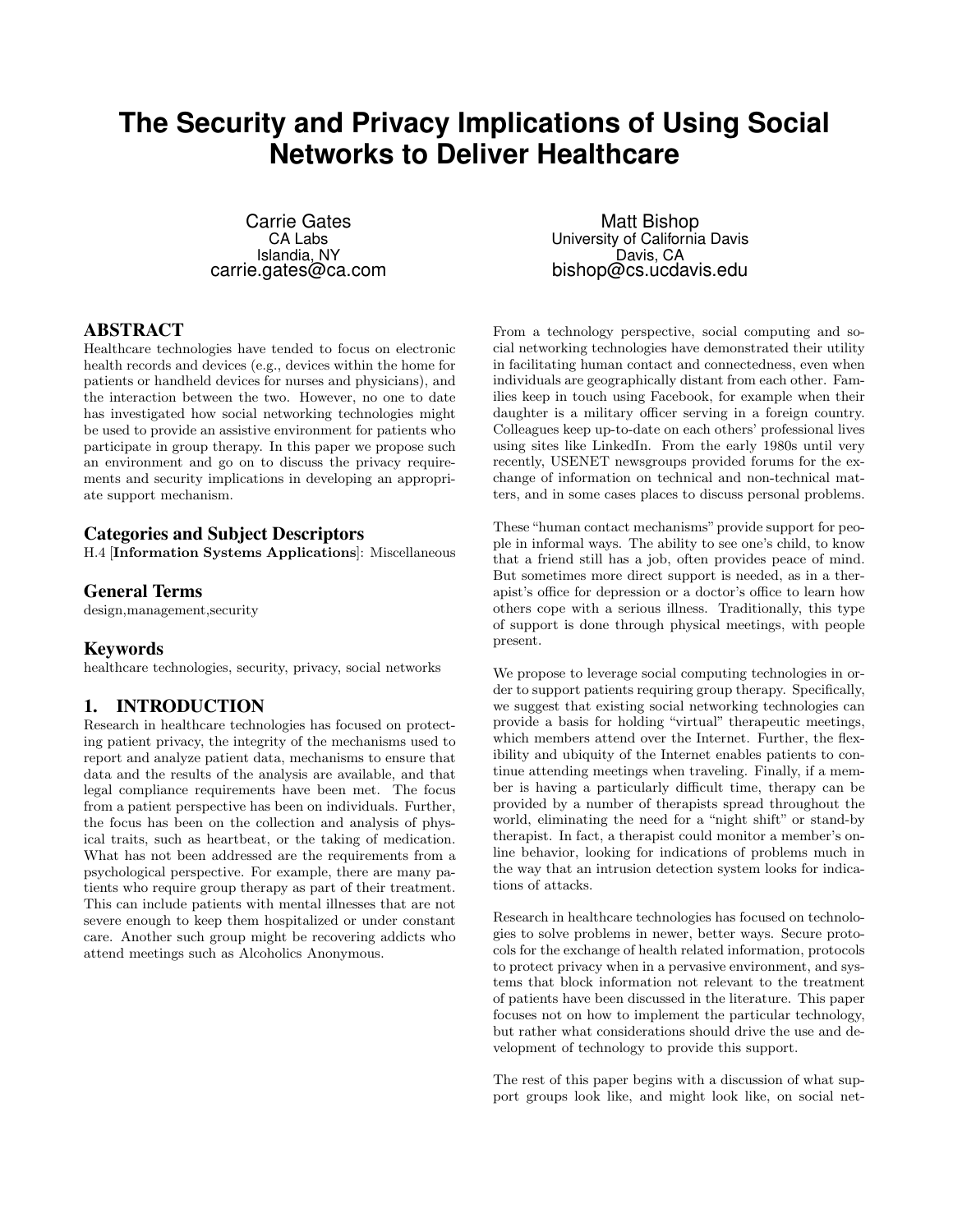works. Privacy requirements are central to the provision of appropriate medical and counseling services, and those derive from the nature and purpose of the groups. Similarly, some security considerations arise: being able to prove membership without revealing identity to anyone outside (and, in some cases, inside) the group; and determining whether criteria for group membership are met. We conclude with a look to the future of these groups.

# 2. SUPPORT GROUPS ON THE NETWORK

Support groups on the network fall into three main classes, organized around control: self-moderating groups, facilitated groups, and moderated groups.

A self-moderating group has no leader; the group members act to support and help each other as they feel appropriate. There is no vetting to join the group; anyone who can access it can participate. Some such groups work well. For example, many weight-control web sites offer "communities" where members can post their struggles and other members can provide help and support. Others, notably many USENET discussion groups, have imploded because some of the members have been destructive, belittling others' efforts and posting derogatory comments. This drives the people who are trying to get support, and give support, to other arenas. For our purposes, the key characteristic is that all members can see all messages to all members.

The second type of group is a *facilitated group* that has a facilitator; the facilitator helps the group members interact, but does not direct or provide insight. The facilitator, or the facilitator and members of the group, decide the membership. In some cases, anyone may come to the meetings, and the group may accept them if they wish to stay (for example, Alcoholics Anonymous works this way); in other cases, prospective members may have to be invited or be voted in. Thus, the facilitator and members of the group can discourage the type of malicious behavior that members of a self-moderating group may take. For our purposes, the key characteristic is that the facilitator may delay messages in order to send her own messages, thereby ensuring her messages arrive first. This allows the facilitator to smooth over interactions that require intervention.

The third type of group is a moderated group that has a moderator acting as leader; the moderator controls interaction, providing insight and direction to the group members. The moderator decides the membership of the group. All communications go through the moderator, who can decide to block a message, return it with commentary to the sender, forward it with commentary to the full group, or merely pass it along. This corresponds to a group in which the moderator exercises control over what the group members see, and how they interact, as a group. In traditional groups such as USENET newsgroups, the moderator simply acts as a filter, deciding which messages to post and which not to post. In therapeutic groups, the moderator may draw out members' comments and thoughts, and interject ideas, suggestions, and other comments of her own.

When these groups exist virtually, there are several element that distinguish them from groups that meet physically. First, the membership may be much broader; for example, people who cannot leave their homes (for reasons such as acute agoraphobia) can participate. Secondly, members may be geographically dispersed. A virtual group may consist of people from France, French Polynesia, and Tunisia; or people from California, Maine, Alaska, Hawaii, and Texas. Third, care may be available at any time of the day or night. Rather than having a group facilitator or moderator on call 24 hours a day, or rotating moderators some of whom must work an undesirable night shift, facilitators and moderators can be chosen so that they work during their desired hours, by selecting some who are in other parts of the world.

The ability to consolidate geographically distant people means that treatment and therapy can be cost-effective. For example, suppose several people scattered throughout the United States have a particular psychological condition that can best be treated by group therapy, with other who have the same condition. Without virtual meetings, it is unlikely that group therapy will occur. With virtual meetings, group therapy becomes possible. Similarly, if the follow-on to medical treatment is best handled in a group setting where patients can support one another, the geographic separation inhibiting physical meetings will not inhibit virtual meetings.

The selection of moderators external to the country in which a member, or members, live raises challenging issues. First is the issue of information governance. Suppose the members of the group are American, and one moderator is not. This is a moderated group in which the moderators are providing psychological treatment, so the moderators need access to the medical records of the members of the group. It is unclear under what conditions, if any, United States law applies to the moderators not in the United States. Equally unclear are the ramifications if it does not.

An equally interesting issue is the selection of moderators. Given different cultural backgrounds of the moderators and the members of the group, the moderators would need to be trained to understand how the culture in which the members live affects their particular problems. The ability to bring the perspectives of different cultures and forms of treatment may be a benefit; it may, on the other hand, inhibit treatment. This issue is critical to the success or failure of on-line support groups. However it is outside the scope of this paper.

A number of different existing social networking forums can be used to provide support for those requiring it. In what follows, we use Facebook as our example social networking site. Other sites exist, such as MySpace, Twitter, and World of Warcraft and other gaming communities that may be more appropriate depending on the particular purpose of the group and the nature of its membership.

In order to implement a group support system, there needs to be a balance between privacy (or anonymity) and known information. By its nature, participation in an online group requires the sharing of some form of identity, even if that identity is limited to a username or handle. As in the real world, the accuracy or information known about a particular identity will vary based on the requirements of the group. For example, participation in a group providing support for people on a diet might only require a pseudonym, and no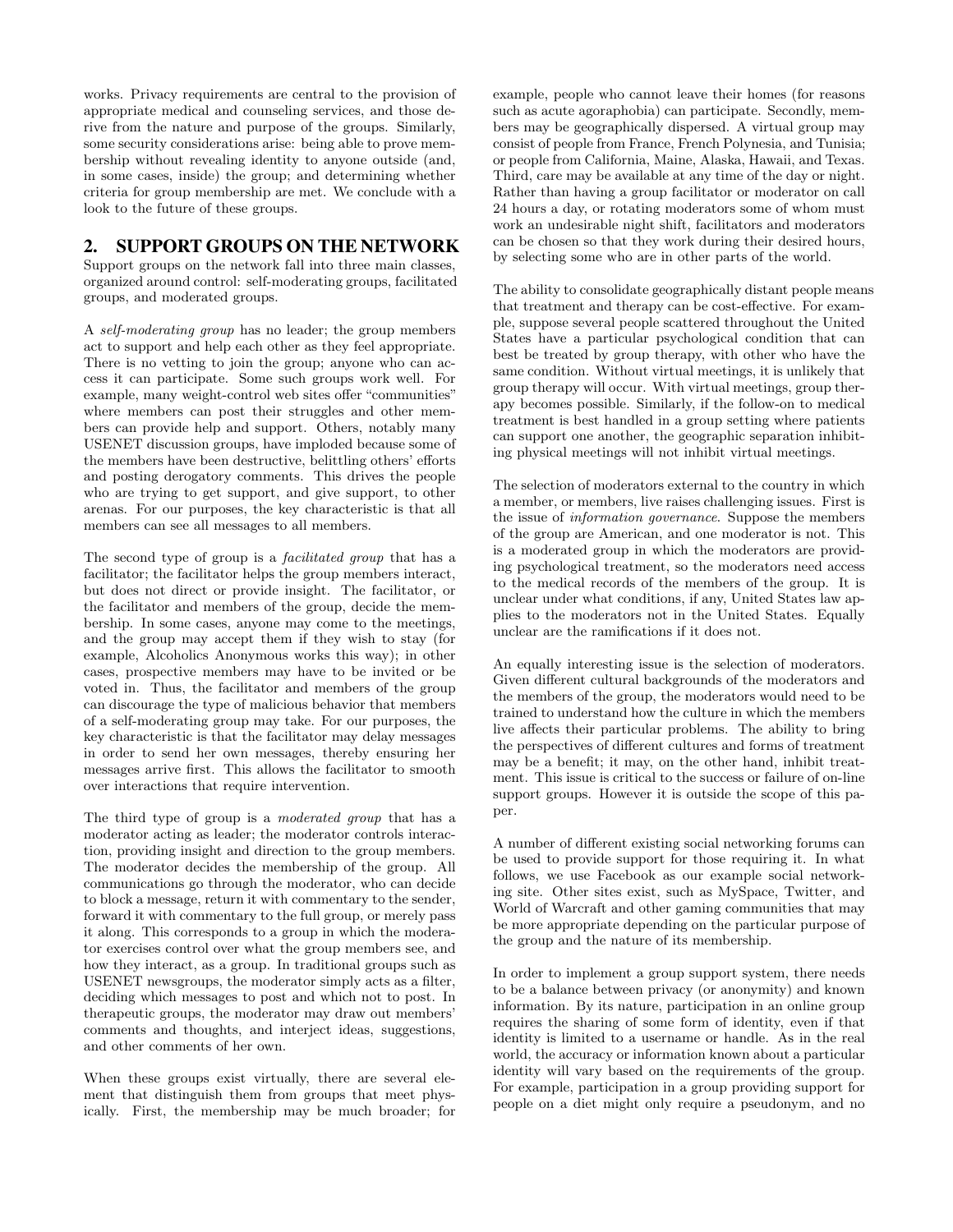one need ever know the true identity or any personal details about the participant. In contrast, participation in a group that provides support to people with mental health issues might require that at least the attending therapist know the identity of the participant, along with details relevant to his circumstances and disease.

### 3. PRIVACY REQUIREMENTS

Privacy requirements vary depending on the nature of the group, the membership, the leaders, and the condition or conditions being treated. Further, the requirements typically differ between the privacy members require when dealing with other members, and the privacy members require when dealing with leaders. We note that medical and psychological treatment groups rarely lack leaders, so we do not speak to self-moderating groups in this context.<sup>1</sup>

Privacy requirements affect three types of data. First is information that can lead to the identification of an individual; this type of information may not be private, if the group does not accept anonymity. Second is information about the particular patient's condition. Again, in a therapeutic setting, this may not be private, especially if other members can infer details from the group therapy. Third is information unrelated to the other two types. This may or may not be private, depending on the needs of the patient.

Consider first identity information. The simplest case is information uniquely associated with that individual, such as a name and address or (in the United States) a social security number. This information can simply be withheld from the group, and (if appropriate) shared only with the leaders. The more complex case is information from which the identity of the member can be derived. For example, suppose the member is the only night watchman at the Wicket Factory. Should she reveal to group members that she works nights, and at a later time that she works at the Wicket Factory, deducing her identity becomes simple. In general, the complex case requires knowing what external information (that is, information not obtained from group interactions) is available, and how that information relates to identity. This problem relates to the data sanitization problem, and the approach suggested by Bhumiratana and Bishop [1] might prove fruitful here.

Information about the patient's condition affects the patient's ability to join the group. This information must be shared with the leader(s), or whoever makes the decision to allow or disallow the patient to join the group. For example, a member needs to demonstrate that she has the conditions that the group is meant to address before she is allowed to join the group. Additionally, the leader needs to decide if this potential member not only meets the conditions, but should be allowed to join the group based on other considerations, such as how severe her condition might be, or how much benefit she is likely to gain through group therapy. However, the information should not be disseminated further without the consent of the patient. This becomes a problem in originator-controlled access control (ORCON) [6].

Governance issues surround the release of information to facilitators, and these issues impact the privacy of members. Although ORCON implies that the member will control the dissemination of the information, laws, customs, and other matters<sup>2</sup> may override that control. More specifically, given that the support group may need to have leaders available 24 hours a day, 7 days a week—and, indeed, this is one of the advantages of having an on-line support group—the group leader may not necessarily be physically in the same country as the member. In such a case, the laws governing the collection, use and retention of the health data of a member involve two legal jurisdictions with possibly conflicting laws. It is unclear which set of laws will apply—or whether both will apply. And it is equally unclear whether the member will understand this. Thus, one aspect of using social networks for group therapy and treatment is an understanding of the laws involved, and an ability to ensure all members understand what privacy, if any, they have.

Conversely, the group leaders, whether facilitators or moderators, may want to preserve their privacy from members of the group. This would give the leaders privacy, preventing members of the group from contacting them outside the social network. Even within the social network, they may desire anonymity, separating their personal persona from the persona they use in the group, in order to prevent harassment or other undesirable consequences. This raises converse issues, and the problems with identity stated above apply equally well here.

Social networks such as Facebook typically capture communications and save them so they can be viewed at a later time. This means that dialogue or conversation in group sessions are not ephemeral. They can be saved, and replayed later. In addition to the privacy issues raised above, that this recording can be made raises an issue of trust. No longer can one make a "passing comment"; the comment will be saved for later perusal by those for whom it is intended (and, possibly, other bystanders).

Underlying these issues is trust: the members trusting the group leaders, and the leaders trusting group members. The trusts are of different types, because the roles of the leaders and members are different, and their powers and responsibilities are different. Belief logics capture this notion, because ultimately belief—in identity and in abilities—is what drives trust in this environment.

Trust is a factor not only in privacy, but also in security considerations. It is to those we now turn.

# 4. SECURITY IMPLICATIONS

In addition to privacy considerations, various security considerations arise. They are based on the differing characteristics of the three types of groups.

First, consider privacy. We consider "privacy" to be a subset of security, specifically that part of security enabling a person to control the dissemination of personally identifiable information (PII). This is essentially a problem of imple-

 $^1\mathrm{The}$  requirements for such a group would be the same as for one with leaders, except that the considerations for leaders would not hold.

<sup>2</sup>For example, in the United States, disclosure to insurance companies to obtain payment.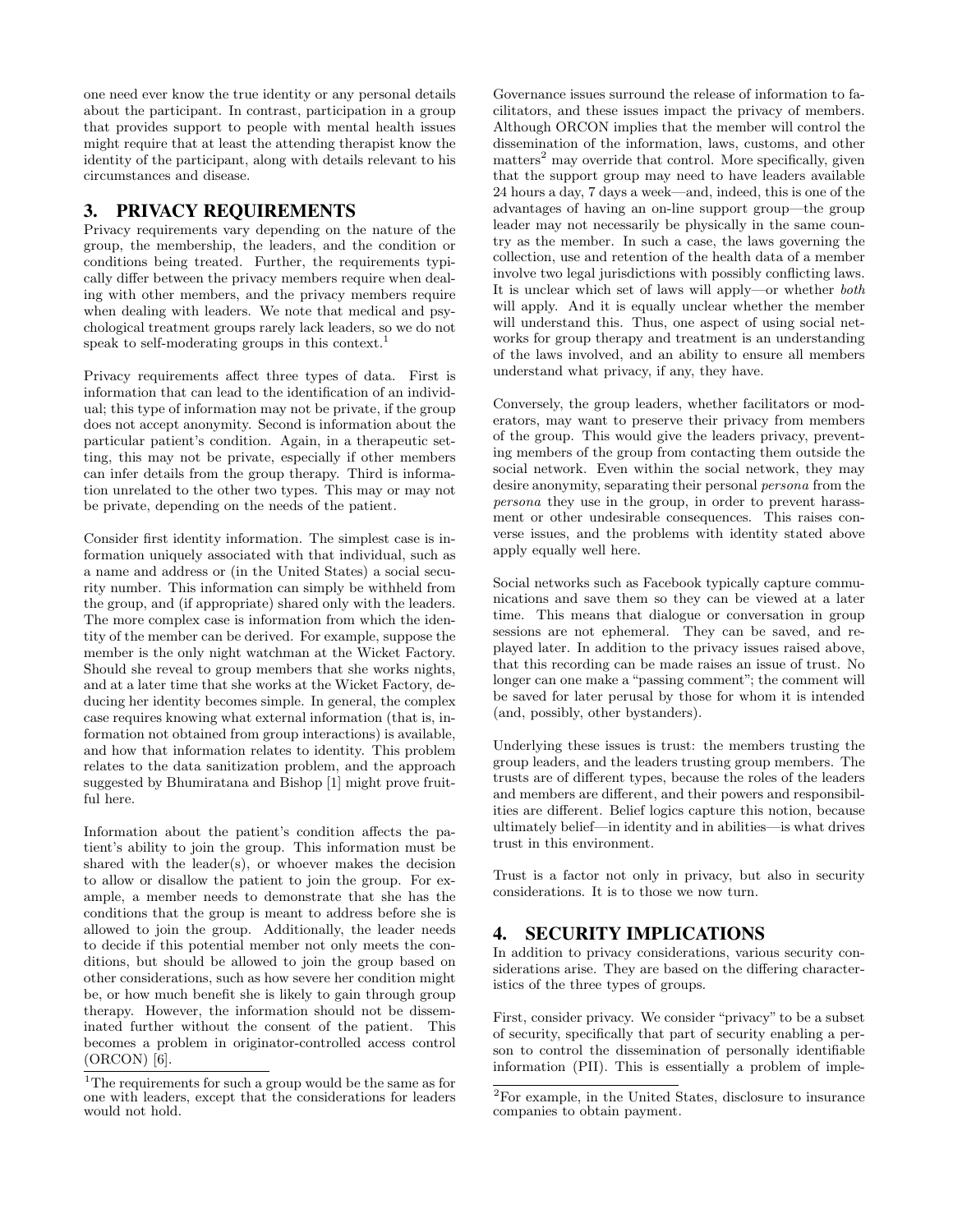menting originator-controlled access control, something that is required for digital rights management (DRM), among other controls. The privacy and security issues inherent in allowing users to control their own information, both in a health context and more generally, have been discussed in other papers (e.g., [5]).

However, in many jurisdictions, privacy controls cannot be absolute. Consider a facilitated or moderated group, with one or more leaders (facilitators or moderators). If the leader is not someone to whom confidentiality applies (such as a medical professional $)^3$ , the leader may have a legal requirement to report certain types of messages, such as threats to harm oneself or another. In some jurisdictions, even if legal confidentiality applies, if a patient informs her psychiatrist or psychologist that she intends to harm a third party, the professional must use "reasonable care" in order to protect the third party [3].

Even in groups in which the members do not enjoy the privilege of legal confidentiality, reversing anonymity can be important. A simple example occurred in 2009, when a woman posted in a Twitter group belonging to actress Demi Moore her intention to commit suicide. The police in the woman's home town were contacted and intervened; the woman was hospitalized [4].

This implies that, in some circumstances, group leaders must be able to violate privacy. It implies more, though—that the ability to attribute statements in the medium used to support the group is accurate. For example, if Alice and Bob are members of the group, statements made by Alice should be attributable to Alice and not to Bob, regardless of the nature of the group (or of whether "Alice" and "Bob" are pseudonyms). Attributing to people as opposed to network (IP) address is a non-trivial problem, and indeed in some specific cases may be inappropriate. Thus, the type of attribution desirable for the group must be considered; once that is understood, then the implementation may be undertaken. Both are non-trivial problems [2].

Group membership may be constituted in many ways. Some self-moderating groups may have members who simply show up occasionally, much as unmoderated USENET groups work. Others, including most facilitated and moderated groups, would require that attendees be identified and confirmed as a member of the group, even if their identity is not revealed. This can be accomplished using two forms of credentials.

The first form uses a single credential identifying the subject as a member of the group. If anonymity is supported, the credential can be a persona credential issued by the group leader (or designated credentialing authority) and attesting that the person to whom it is issued is a member of the group. The subject field would be meaningless; the issuer field would provide the assurances, just like the Persona certificates in the certificate hierarchy used for privacyenhanced electronic mail [7]. Otherwise, a certificate identifying the person and issued by a trusted, authorized certification authority would suffice.

The second form uses dual credentials and is appropriate when the leader must know the members, but the members can remain anonymous to the other members. The first credential is a persona credential as discussed above, and is used to sign messages to the group. The second credential identifies the person explicitly, and contains the serial number (or other identifier) of the persona certificate. This one is given to the leader when the member joins the group. Thus, the leader can determine who is sending messages, and act accordingly; but the group members cannot determine the identity of the sender. Note that group members can identify multiple messages sent by one person as having been sent by one person. This emulates what happens in groups that meet physically.

A second question is the bona fides of the leaders (facilitators and moderators) of the group. Considering that, under some circumstances, members of the group will impart very sensitive information, there must be some means for them to know that the group leaders will honor their confidences (within the limits of the law, of course). It is not possible to establish technical mechanisms to prevent information from being wrongfully disclosed, but it is possible to use techniques such as watermarking to determine whether the leader or another group member leaked the information.<sup>4</sup> As an aside, it is important that the group members believe that the leaders are keeping their personal information in confidence in order to establish the trust relationship necessary for successful therapy, and we note that this is trust is formed from personal interactions rather than through technical security mechanisms.

A related issue is the sharing of information between leaders, which is an issue that does not have an analog in the physical world. Support groups that employ social networking media will have multiple leaders due to requiring support through different time zones and their 24/7 nature. In addition to the online discussions, which any of the leaders will be able to access, leaders may have additional information about various group members (as discussed above) and so this information needs to be shared among the leaders using a channel that is related to the group, yet not accessible by the group members. This requires that appropriate authentication and access control mechanisms be in place. It might be the case that a leader feels that he needs to leave a comment about a group member for other leaders, in which case the other leaders will need to have the ability to confirm the identity of the leader leaving the comment.

Credentials that provide cryptographic keys enable messages to be sent with integrity. If secrecy is required, any of a number of group sharing cryptographic schemes can be used. A more interesting question is raised by the way Facebook works, specifically in that it preserves messages once they are sent for all to see. While the theory of protecting these messages is well understood, implementation errors or user interface problems may compromise their integrity. Worse, the user interface may confuse users so they are unclear

<sup>&</sup>lt;sup>3</sup>The exact class of people to whom legal confidentiality applies is established by the laws of the appropriate jurisdiction. As noted above, which jurisdiction is appropriate depends on many factors—and even then may not be clear.

<sup>4</sup>Basically, each message is marked differently and then signed. If a message is leaked, the mark identifies the recipient.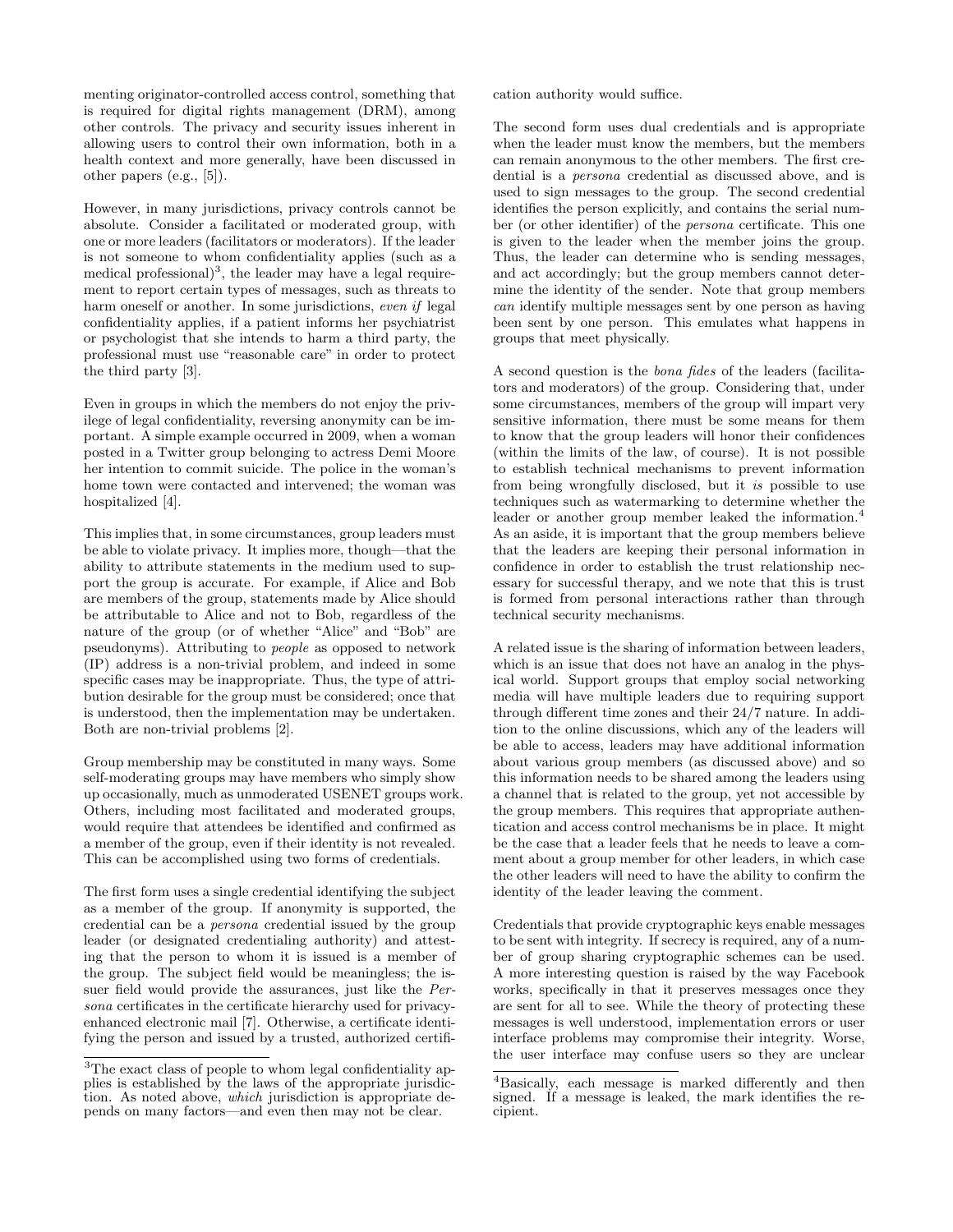about what is being protected, and unknowingly set their protections to allow past messages to be changed. Hence, the user interface should be simple—for example, not allow messages to be changed or deleted by anyone. Further, it should not be possible for the access control on a message or set of messages to be changed so that an individual outside the group can see the message.

Should the leaders be able to change or delete messages? This depends on the nature and purpose of the group. In a moderated group, the moderator should be able to block messages considered inappropriate, and discuss them with the sender. In many cases, the moderator should control the transmission of messages to ensure that no inappropriate messages are sent; in other cases, the moderator may only be able to see "side-bar" conversations and comment on them; in still other cases, the moderator should be able to block or terminate side-bar conversations. In those cases where a message is deleted or there is side-bar conversation, the other leaders of the group will need to have access to this information so that they have full context for any later discussions with the associated group member or members.

A facilitated group may be like a moderated group, but without the facilitator being able to block messages. The facilitator can comment on the messages, and urge the sender to send follow-ups to correct the message.

In both cases, the communications medium must be reliable and available. The "medium" includes the repository of messages so members and leaders can see them when needed. An additional requirement may be that at least one leader (or, in a self-moderated group, members) be available at any time, to help other members. Here, the advantages of a global Internet come into play, as noted above.

# 5. CONCLUSIONS

Social on-line networks have grown in popularity, complexity, and capability. Facebook was launched in 2004, and now has tens of millions of users. MySpace and LinkedIn have demonstrated similar explosive growth. Generally, these networks have expanded social circles, focusing on friendships (Facebook, MySpace) and professional and business contacts (LinkedIn). The older USENET network, essentially a global bulletin board system, has groups that were intended to provide support to people with various problems.<sup>5</sup> So, there is precedent for on-line groups to provide support for people; from there, it is only a short leap to providing medical and psychological assistance on-line in groups.

The advantages of these groups were mentioned above. But there are potential problems in protecting privacy and providing security commensurate with the needs of the group members and leaders. These considerations are crucial for the groups to succeed, both in the sense of being able to obtain members and in the sense of helping those members as much as would groups that are physically together. These issues must be considered both as the rules for the group are being constituted, and as the group evolves over time,

because as time passes the need for new rules may arise, and the type of privacy and security desired may change.

The issue of governance, mentioned earlier, is central to understanding the issues and framing solutions. Governance describes who has control of information, who has access to information, and how people can access that information. Governance of a group that meets physically raises information management issues that are essentially local. Governance of a group that meets virtually, and has members scattered around the globe, introduces very different complexities and challenges.

The goal of this paper was to raise these issues. The problem is not how to solve any given issue. Indeed, although some are easy to solve, such as message integrity and concealing simple identification information from group members, others are not, such as concealing complex identification information from group members and controlling the dissemination of medical information. The problem is which issues need to be solved, and this will depend upon the purpose of the group, the method of treatment that the leaders and members use, and other societal and legal issues. Once a particular group decides what those issues are, they can then determine what mechanisms—technological and procedural—can provide a solution acceptable to the members and leaders of the group.

Acknowledgement: Thanks to Barbara Langer for helpful conversations.

Matt Bishop was supported by grant CCF-0905503 from the National Science Foundation to the University of California at Davis. Any opinions, findings, and conclusions or recommendations expressed in this material are those of the authors and do not necessarily reflect the views of the National Science Foundation.

# 6. REFERENCES

- [1] B. Bhumiratana and M. Bishop, "Privacy Aware Data Sharing: Balancing the Usability and Privacy of Datasets," Proceedings of the 2nd ACM International Conference on Pervasive Technologies Related to Assistive Environments (June 2009).
- [2] M. Bishop, C. Gates, and J. Hunker, "Sisterhood of the Traveling Packets," to appear in Proceedings of the 2009 New Security Paradigms Workshop (Sep. 2009).
- [3] Tarasoff v. The Regents of the University of California, 17 Cal 3d. 425 (1976)
- [4] "Demi Moore uses her Twitter to help stop woman's suicide attempt," New York Daily News (Apr. 3, 2009); available at http://www.nydailynews.com/gossip/2009/04/04/2009- 04-04 demi moore uses her twitter to help stop.html
- [5] C. Gates and J. Slonim, "Owner-Controlled Information," Proceedings of the 2003 New Security Paradigms Workshop (Aug. 2003).
- [6] R. Graubert, "On the Need for a Third Form of Access Control," Proceedings of the Twelfth National Computer Security Conference (Oct. 1989).

<sup>&</sup>lt;sup>5</sup>We note that the USENET groups were typically selfmoderating, and when "flamers" came along to stir up members of the group, those who needed support simply left.